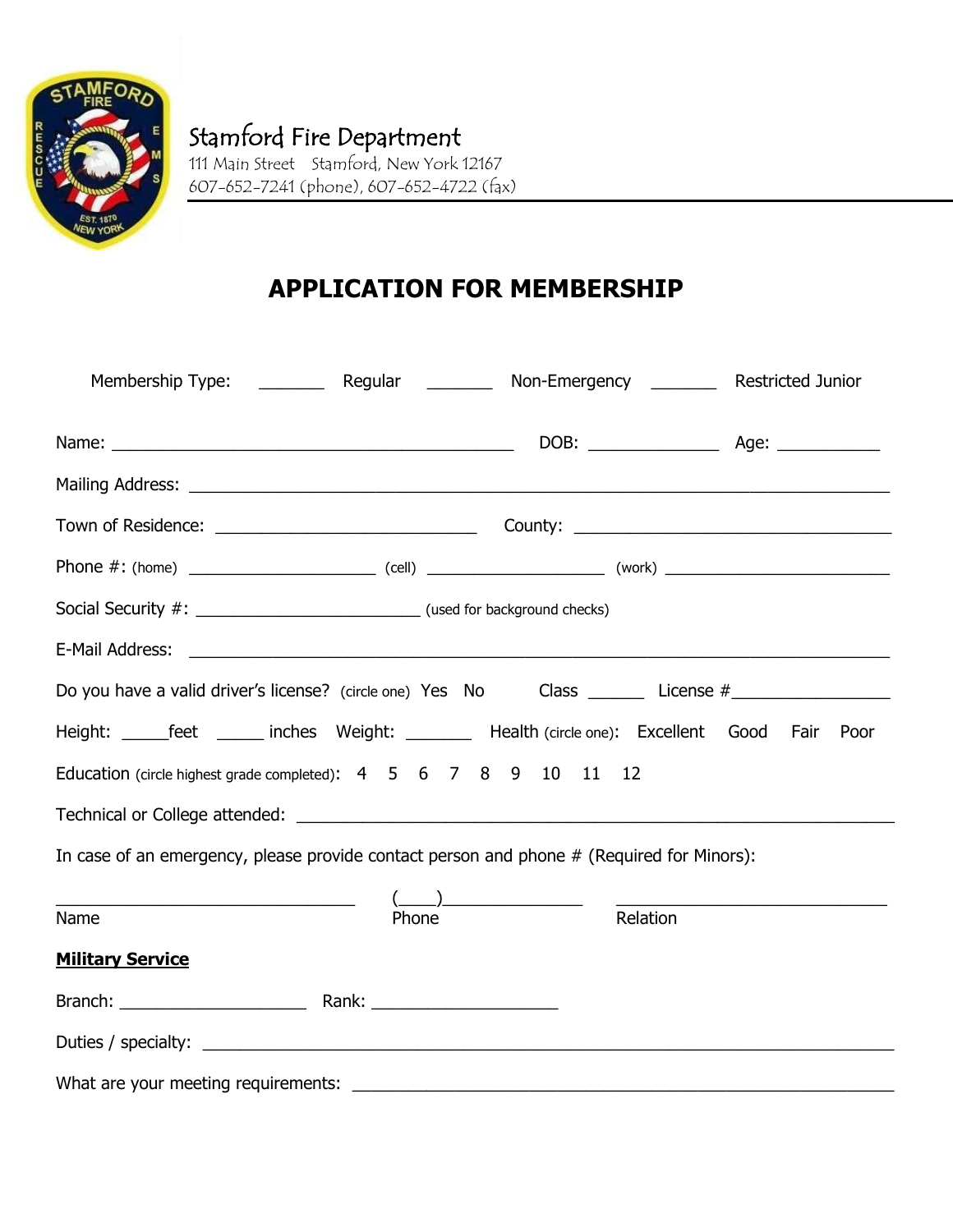#### **Employment**

| Have you ever been convicted of a crime? (circle one) Yes No                                       |                                                                                                           |
|----------------------------------------------------------------------------------------------------|-----------------------------------------------------------------------------------------------------------|
| ** We reserve the right to perform a background check **                                           |                                                                                                           |
| <b>References</b><br>phone $#$ required:                                                           | List three (3) people (not related) who are familiar with your education and work experience – name and   |
|                                                                                                    |                                                                                                           |
|                                                                                                    |                                                                                                           |
|                                                                                                    |                                                                                                           |
| emergency squad? (circle one) Yes No                                                               | Have you ever been a member of the Stamford Fire Department or any other fire department or               |
|                                                                                                    |                                                                                                           |
|                                                                                                    |                                                                                                           |
|                                                                                                    | Do you hold certification as an EMT? (circle one) Yes No Level: ______________ Date of exp: _____________ |
| Have you ever received firefighter or rescue training? (circle one) Yes No                         |                                                                                                           |
|                                                                                                    |                                                                                                           |
|                                                                                                    | Have you ever received medical services training? Example: CFR or Basic First Aid (circle one) Yes No     |
|                                                                                                    |                                                                                                           |
| May the Stamford FD contact your employer or any of the references you listed? (circle one) Yes No |                                                                                                           |
|                                                                                                    |                                                                                                           |

**I authorize investigation of all statements in this application. I understand that misrepresentation or omission of facts is cause for rejection of the application and possible denial of membership. Further, I understand and agree that my acceptance into the Stamford Fire Department is dependent upon successful completion of the six month orientation period.**

\_\_\_\_\_\_\_\_\_\_\_\_\_\_\_\_\_\_\_\_\_\_\_\_\_\_\_\_\_\_\_\_\_\_\_\_\_\_\_\_\_\_\_\_\_\_\_\_\_\_\_\_\_\_ \_\_\_\_\_\_\_\_\_\_\_\_\_\_\_\_\_\_\_\_\_

\_\_\_\_\_\_\_\_\_\_\_\_\_\_\_\_\_\_\_\_\_\_\_\_\_\_\_\_\_\_\_\_\_\_\_\_\_\_\_\_\_\_\_\_\_\_\_\_\_\_\_\_\_\_ \_\_\_\_\_\_\_\_\_\_\_\_\_\_\_\_\_\_\_\_\_

Signature Date Date Communications and the Date Date Date Date

Signature (Parent/Guardian if minor) Date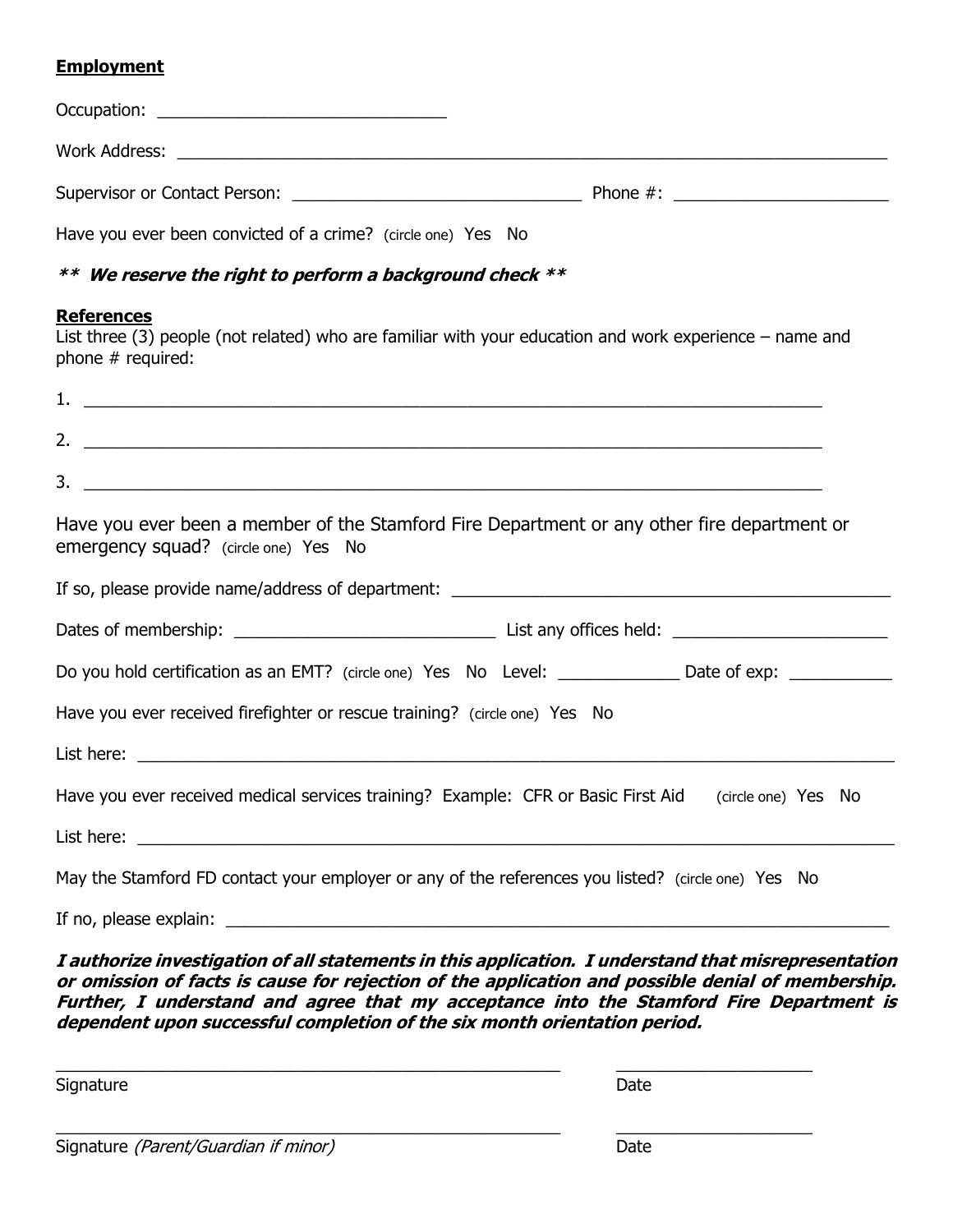# **Stamford Fire Department Membership**

Thank you for your interest in becoming an emergency service volunteer. The Stamford Fire Department is responsible for assisting people in many types of serious situations – including fires, medical emergencies, motor vehicle accidents, lost persons, and hazardous conditions such as electrical wires down and floods.

You can be part of the department and assist your friends and neighbors in their times of need.

#### **Becoming A Member**

To become a member, you must first fill out the application. You may obtain an application from any member or you can have one sent to you. The application asks for simple background information such as your address, phone number, education, work experience and personal references. The application information is used to help us evaluate you.

For EMS applicants: you will be evaluated on your medical provider expertise prior to being approved to respond to calls on your own.

You will be asked to attend a monthly meeting of the department and you may be asked several questions about yourself and your ability to respond to calls. The members will vote on accepting you into the department.

Once the membership votes to accept you, the Chief will request that the Stamford Joint Fire District Commissioners confirm you as a member of the fire department. Their confirmation allows you to be covered by insurance. You may not participate in any department activity until the District Commissioners approves your appointment.

No member will be asked to perform or participate in any activity that he/she is not trained for or not comfortable with. If you prefer not to climb ladders, work with an air pack, drive large trucks or treat sick/injured people, then there are other valuable jobs for you to do.

#### **Maintaining Membership**

Once you become a member, you will be expected to participate in department activities. The amount of time you spend will depend on the other activities in your life: family, work and hobbies. No one expects you to spend all of your time at the firehouse.

However, since emergency activities require skill, knowledge and the ability to work with your fellow members, there are minimum requirements that you must annually fulfill to remain as an active member within the department. If you do not or cannot meet the standards, you may be asked to leave the department. Training sessions are held once a week and training is also given by the State Office of Fire Prevention and Control in various courses taught within the county.

The department uses a 'point system' to evaluate members. You are awarded one point for every event that you attend. The events include EMS calls, fires, meetings, parades, work details, committees and special events. The annual evaluation period runs from April 1 to March 31. During that period, every member must attain certain points: